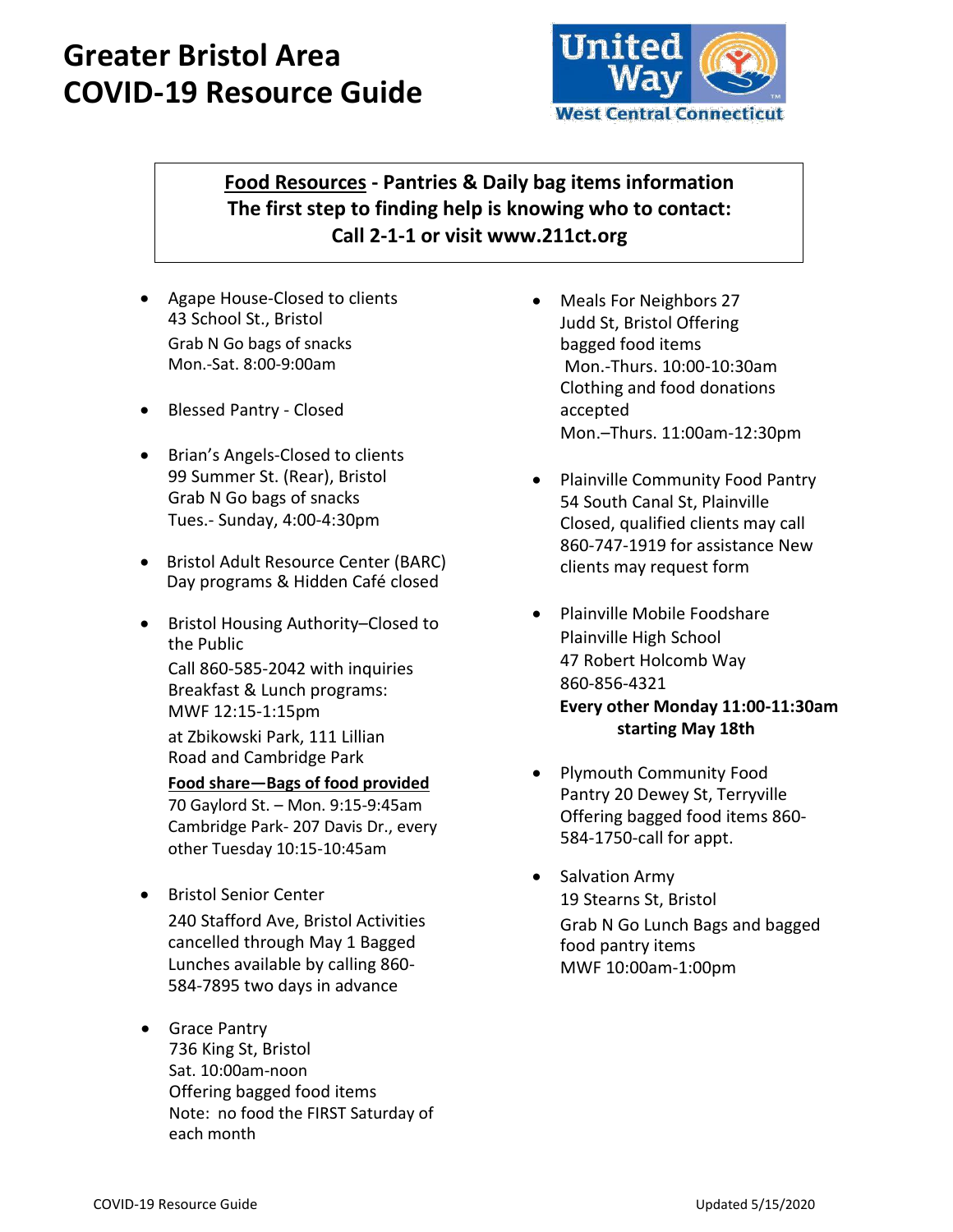# **Health Care and Informational Websites**

**Bristol COVID-19 Hotline:** 860-584-6253 or for information www.bristolallheart.com

**Bristol Hospital COVID-19 Hotline**: 860-261-6855 <https://www.bristolhealth.org/>

**Bristol-Burlington Health District:** Bristol: 860-584-3000 Burlington: 860-626-7903 www.BBHD.org

#### **Community Health Center**

395 North Main St, Bristol Call first for appointment (860) 585-5000 [www.chc1.com](http://www.chc1.com/)

#### **Wheeler Clinic Family Clinic**

225 North Main St., Bristol 91 Northwest Dr., Plainville No Walk-ins accepted Call navigation team first for appt. 888-793-3500 For updates and information [www.wheelerclinic.org](http://www.wheelerclinic.org/covid-19)

**Optimum Mental Health Hotline**: **1-866-342-6892**

**Children's Pediatric Hotline: 1-833-226-2362**

## COVID-19 Alert

If you think you have been exposed to COVID-19 and develop a fever and symptoms, such as cough or difficulty breathing, call your healthcare provider for medical advice. Source: [Centers for Disease Control](https://www.cdc.gov/coronavirus/2019-ncov/if-you-are-sick/steps-when-sick.html) 

[and](https://www.cdc.gov/coronavirus/2019-ncov/if-you-are-sick/steps-when-sick.html) [Prevention \(](https://www.cdc.gov/coronavirus/2019-ncov/if-you-are-sick/steps-when-sick.html)CDC)

There is so much information available [online](https://www.wheelerclinic.org/news/covid-19) about COVID-19, and we encourage you to use the relevant links listed in this resource guide for reliable and regular updates. We cannot emphasize enough the need for the basics of infection control:

- 1. Wash your hands regularly or use hand sanitizer,
- 2. Avoid touching your face,
- 3. Maintain as much social distance as you realistically can from others, and
- 4. Stay home and call if you are ill (fever, cough, shortness of breath, or flu-like symptoms.

**Please practice social distancing-- 6 feet**

**STAY HOME -- STAY SAFE**

Many families will be suffering a loss in wages, services and even health care during these uncertain times. Connecticut United Ways and United Way of West Central CT have established COVID-19 Response Funds to help our local residents. Be a hand raiser and consider donating.





<https://www.uwwestcentralct.org/covid-19-information>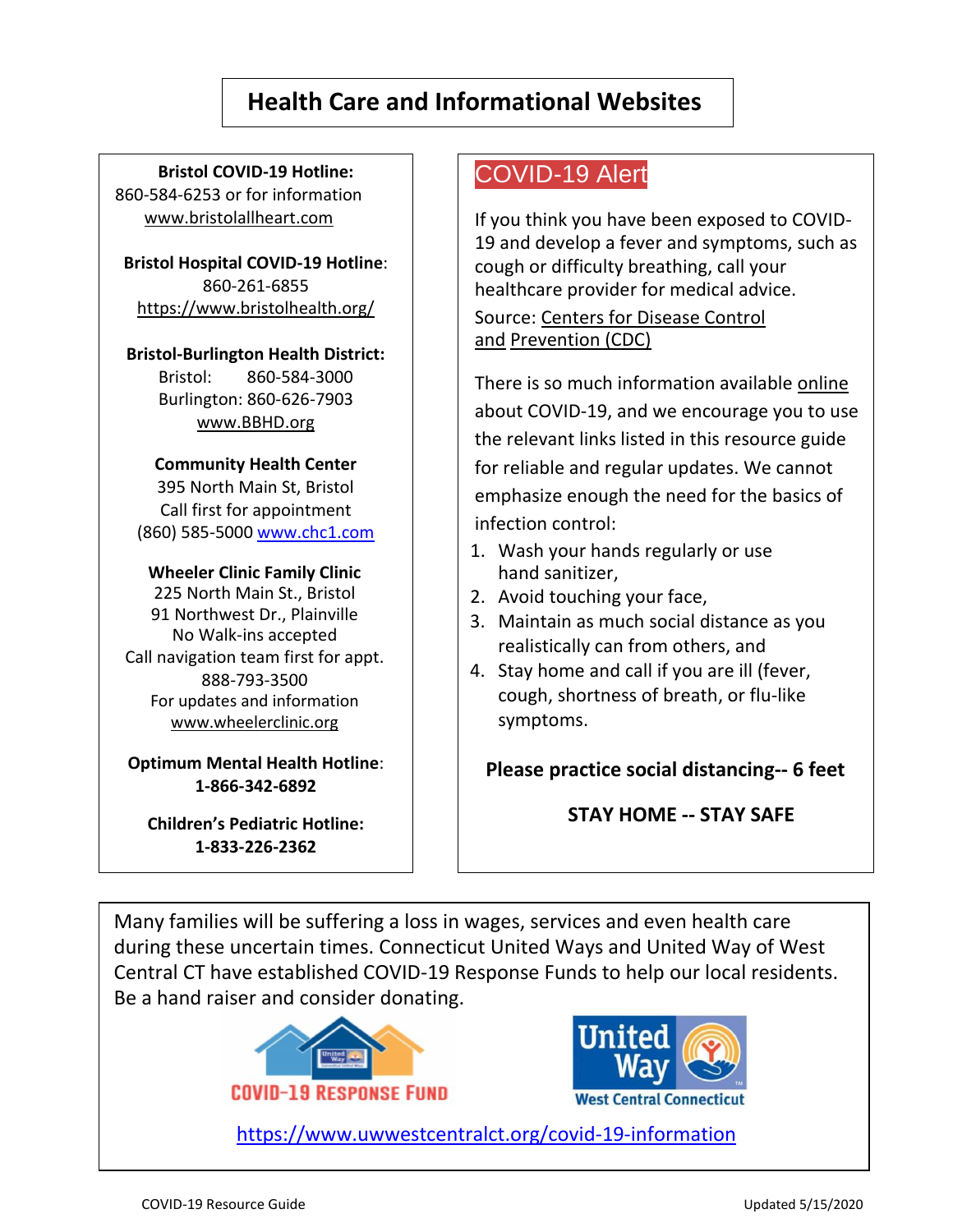# **Greater Bristol Area COVID-19 Resource Guide**



## **Family & Child Resources**

The following services are temporarily closed and will be following the government and school schedule recommendations or operating on an appointment (appt.) only basis

#### **Bristol Boys & Girls Club**

255 West St., Bristol Closed to the Public (offering limited on line activities)

**Bristol Youth Services**

51 High St., Bristol Closed

#### **Bristol Family Resource Center**

Contact[: lindarich@bristolk12.org](mailto:lindarich@bristolk12.org) Follow on face book for updates and weekly activities

#### **The Parent & Child Center**

222 Main St., Bristol Essential services available by appt. call: 860-585-3481

#### **Plainville Human Services**

50 Whiting St., Plainville Call Town Hall for appt. 860-793-0221

#### **Plymouth Human Services**

80 Main Street, Terryville Call Town Hall for appt. 860-585-4028

#### **Wheeler Clinic Family Health & Wellness Center**

225 North Main St., Bristol Not taking new patients Call for Telemed services 888-793-3500 Current updates, hours and information https://www.wheelerclinic.org/covid-19

### **Veteran's Strong Community Center**

Call for services, 860-584-6258